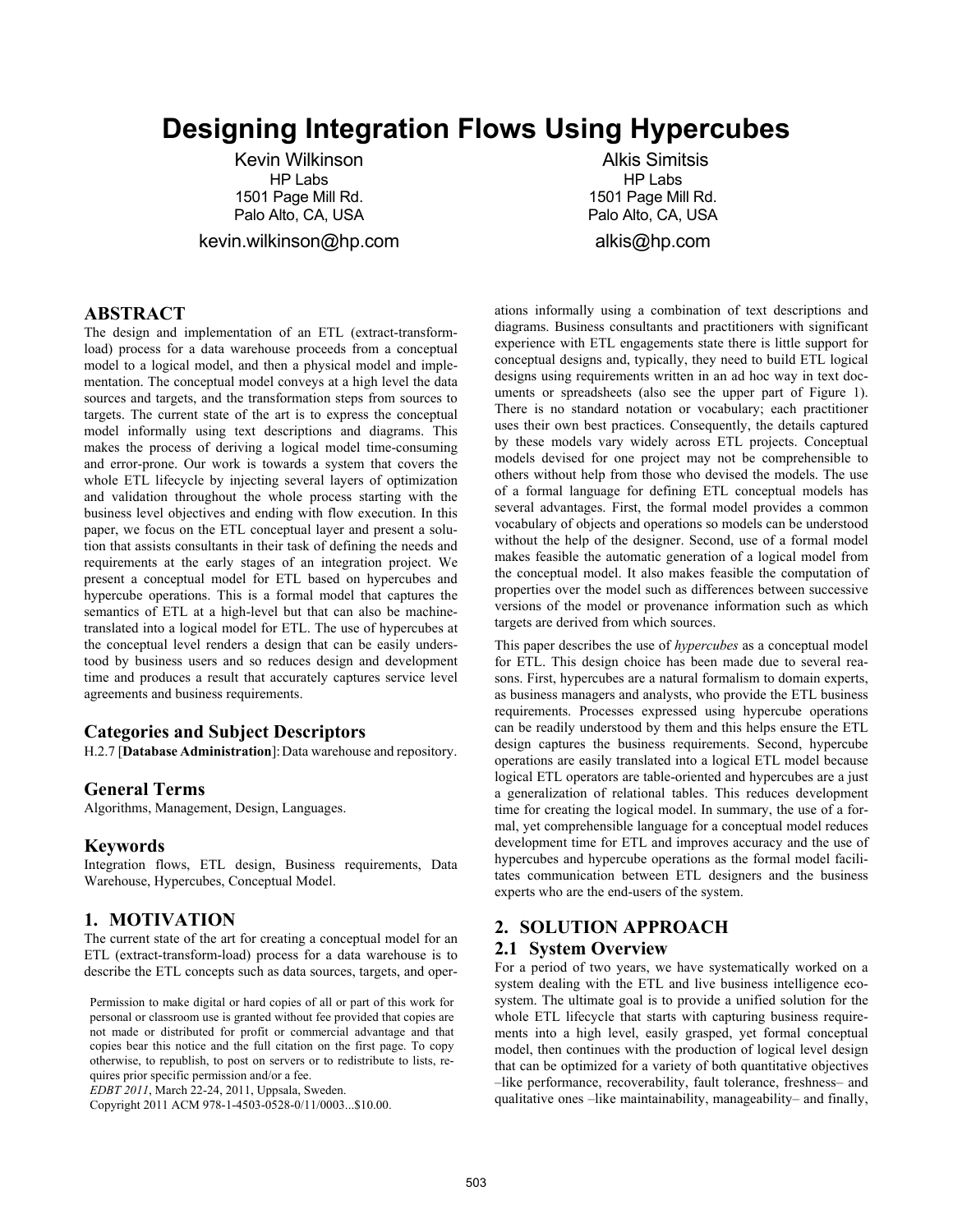

**Figure 1: ETL design lifecycle** 

produces an executable package that after undergoing some further optimization, performs the integration task. We use the term QoX to refer to the set of quality objectives. During this lifecycle several validation steps occur and control the process. The heart of this system is the QoX optimizer that optimizes logical and physical flows for a number of QoX metrics like the ones mentioned above. Typical optimization strategies considered by our QoX optimizer include parallelization techniques (e.g., clustering, MPP), NMR for fault tolerance, streaming processing techniques and operations, choice of execution engines, resource management, and so on. Parts of our system have been described elsewhere (see  $[4]$ ,  $[5]$ ,  $[8]$ ,  $[9]$ , and  $[11]$ ). In this paper, we focus on the conceptual layer (see the lower, highlighted part of Figure 1) and present a methodology that assists consultants in their task of capturing business needs into a comprehensive design that can be (semi-)automatically translated into a logical model, which feeds our QoX optimizer.

# **2.2 Hybercubes**

A conceptual model for an ETL process should convey the data source objects, the warehouse target objects, and a high-level description of the transformations required to convert the sources to the targets. High-level means that the model is in terms of business objects and operations as opposed to the IT-level objects presented by the ETL logical and physical models (e.g., files and tables). In other words, the conceptual model should be comprehensible to the business domain expert for the flow. Typically, an ETL flow comprises three phases, extract, transform and load. Our approach adapts these three phases for a hypercube model. Specifically, the output of the extract phase is a set of hypercubes for the data extracted from the sources. The transformation phase uses the source hypercubes to produce a set of load hypercubes. The load phase then updates the data warehouse from the load hypercubes. The details of converting between relational and hypercube models are encapsulated (and hidden) in the extract and load phases. We describe in more detail how the conceptual model represents each phase.

*Extract phase*. At a conceptual level, the extract phase models the interface between the data sources and the ETL transformations. The data sources are the information objects in the operational systems of an enterprise (e.g., order-entry, supply-chain, shipping, invoices). These information objects may themselves represent data objects or business processes. Our technique supports both. For each instantiation of the ETL process, a subset of information from the data sources is extracted as input to the transformation phase. Consequently, the conceptual model for extract must convey the data source objects and the particular subset of interest (e.g., all orders in the last week, yesterday's invoices).

It is worth noting that the extract phase may itself transform the input data objects into different objects that are more amenable to processing in the transformation phase. Those extract transformations may or may not be exposed to the business user. The important point is that the output of the extract phase is a set of business data objects that are input to the transformation phase. Those data objects are represented in the conceptual design as hypercubes, rather than files or tables which are the typical storage format in operational systems. For example, the conceptual objects extracted from an order-entry system might be a hypercube for recent orders and individual hypercubes for new products, new customers, and so on. In contrast, a logical (and physical) ETL model presents an IT-level view in which data is extracted into tables and files. This low level of detail is proven not appropriate for domain experts. Hypercubes present a business view and make the conceptual model independent of changes at the logical and physical levels; for example, new tables, indices that might be added for performance reasons but do not modify the underlying conceptual objects, and so on. Note that the specific business objects produced by the extract phase depend on the needs of the business. For example, information about new orders could be extracted into a single hypercube or into two hypercubes, one for order summary information (date, customer, amount) and a second for order detail information (product number, quantity sold, unit price). The choice depends on the business.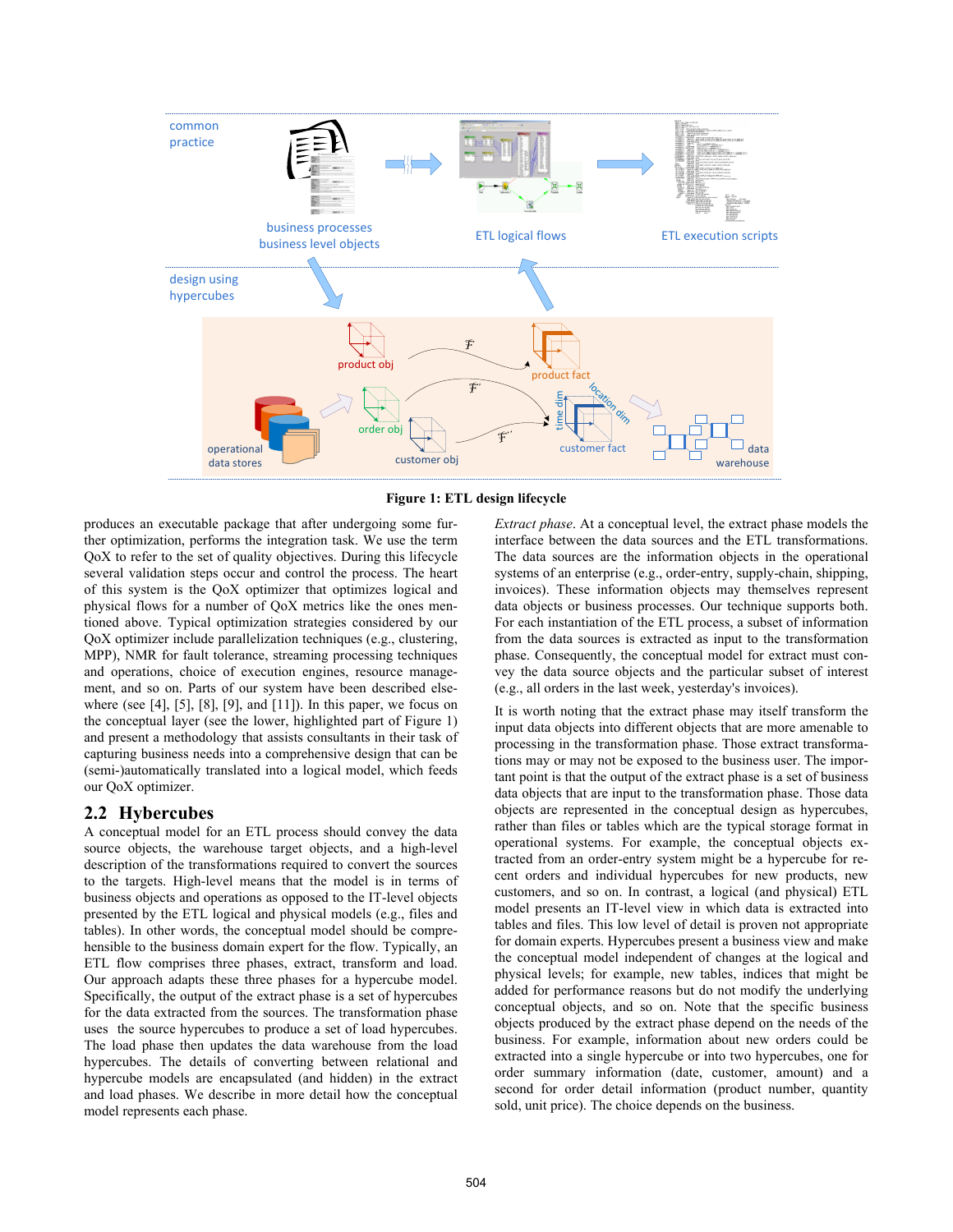More formally, in the conceptual model the output of the extract phase is a set of hypercubes:  $XC_1$ , ...,  $XC_n$ , where the schema for a hypercube defines its dimensions (e.g., date, time, customer, product) and the contents of its cells (e.g., quantity sold, sale amount, taxes). To enable semi-automatic translation of the conceptual model to a logical model, the conceptual model requires two additional specifications. It includes a list of the logical source objects:  $S_1$ , ...,  $S_k$ , in the operational systems, e.g., the specific tables and files that are read during the extract. It also includes a mapping from the source objects to the extract hypercubes, i.e.,  ${S_i} \times {X C_i}$ . In general, these two additional specifications are not exposed to the domain expert. The conceptual model only need present the extracted hypercubes. However, there may be cases where a business need requires a domain expert to know details of a particular mapping (e.g., for provenance or auditing) so there is no blanket prohibition. The point is that, depending on the business needs of a project, the conceptual model may present various views, each with different levels of abstraction and detail.

*Load phase*. The load phase of an ETL conceptual model describes how business data objects are incorporated into the target data objects. Typically, the target is a data warehouse that is modeled as a star schema in which a large fact table (e.g., orders) references numerous, smaller dimension tables (e.g., products, customers, stores, dates). The star schema is naturally modeled as a hypercube where the cells of the hypercube correspond to values in the fact table (e.g., order amount, total tax) and the dimensions of the cube correspond to the dimension tables (e.g., customer details, product details) that are referenced from the fact table. In the conceptual model, each fact table and its dimensions could be modeled as a single hypercube or it could be modeled as one hypercube for each dimension plus one for the facts. The choice depends on the business requirements. For example, if a dimension has some identity and properties that may change over time, e.g., a customer, then it may make sense to create a separate business object (hypercube) for that object. Other objects such as date and time have no real identity and so do not merit a separate hypercube and should be incorporated directly into the fact hypercube.

Formally, the load phase can be specified by a set of load hypercubes:  $LC_1$ , ...,  $LC_m$ , each with their own schema, a set of target objects in the logical model of the data warehouse:  $T_1$ , ...,  $T_r$ , and a mapping  $\langle LC_i \rangle \times \langle T_i \rangle$  between the two. As with the extract phase, the mappings are needed for the generation of a logical model and are generally not exposed in views of the conceptual model, except when relevant to some business need.

*Transformation* phase. Given the source hypercubes produced by the extract phase and the target hypercubes required for the load phase, the transformation phase expresses the business rules that map the sources to the targets. Since both sources and targets are hypercubes, the business rules are expressed as a series of transformation steps where each step is a hypercube operation. We assume a set of intrinsic hypercube operators, e.g., slice, join, diff, rollup, and so on (see [2]). It is important to be able to define higher-level, abstract operations to represent a series of hypercube operations. This makes the model more readable and enables reuse of functionality. Therefore, we assume a set of intrinsic macro operators that are implemented using intrinsic operators and other intrinsic macro operators. The macro operators may have parameters so their instantiation (or expansion) may have different forms, depending on the parameters. In addition, an ETL

designer may define additional macro operators that are specific to an ETL project. For example, surrogate key generation is a frequent operation in ETL and is an appropriate candidate for an intrinsic macro operation (see the Identity Resolution macro in Figure 6). On the other hand, normalizing postal addresses may not be a good candidate for an intrinsic macro operation due to the wide variety of encodings of addresses and the various tools for cleaning and transforming addresses.

Formally, we define the transformation phase as a function that maps the extract hypercubes to a set of load hypercubes, i.e.,  $\langle LC_i \rangle = F(\langle XC_i \rangle)$ . The function *F* is itself a graph of operators as follows. Let *TN* be the set of all intrinsic hypercube operators and *TM* be the set of all macro hypercube operators, and let *T* be the set of all hypercube operators, i.e.,  $TN \cup TM$ . Then *F* is a graph of operators that map one set of hypercubes to another set, i.e., *{XCj}*  $\rightarrow$  *f<sub>1</sub>*  $\rightarrow$  *{C<sub>1</sub>}*  $\rightarrow$  *f<sub>2</sub>*  $\rightarrow$  *{C<sub>2</sub>}*  $\rightarrow$  ...  $\rightarrow$  *f<sub>k</sub>*  $\rightarrow$  *{LC<sub>i</sub>}*, where each transformation  $f$  is an element of  $T$  and  $C_i$  represent a set of temporary, intermediate hypercubes. Also, note that each macro transformation, *TM*, when expanded, is itself a series of hypercube operators as above but where each function  $f$  is an intrinsic operator in the set *TN*.

#### **2.3 Producing the Logical Design**

After having constructed the conceptual design, we transform it to a logical model, which can be later fed to our QoX optimizer. Figure 2 abstractly pictures this process. In the upper figure, hypercubes and hypercube operators are presented. The details of the extract from data sources and load to the warehouse target need not be exposed. In the lower figure, the sources and target tables are shown in detail along with details of the transformation steps.



**Figure 2: Conceptual (top) and logical (bottom) designs** 

Figure 3 shows a high-level algorithm for generating the logical ETL model from the conceptual model. The first steps are defining the extract and load hypercubes and the transformations between them. Note that there may be dependencies among the load hypercubes. For example, when loading a hypercube representing a fact table in a star schema, it is important to first load hypercubes that represent dimensions referenced by the fact hypercube. Then, for each load hypercube, a semantic consistency check is performed to ensure that the flow is valid. Next, macro expansion occurs to produce a flow consisting entirely of intrinsic hypercube operators. Finally, the logical ETL operators are generated from the intrinsic hypercube operators.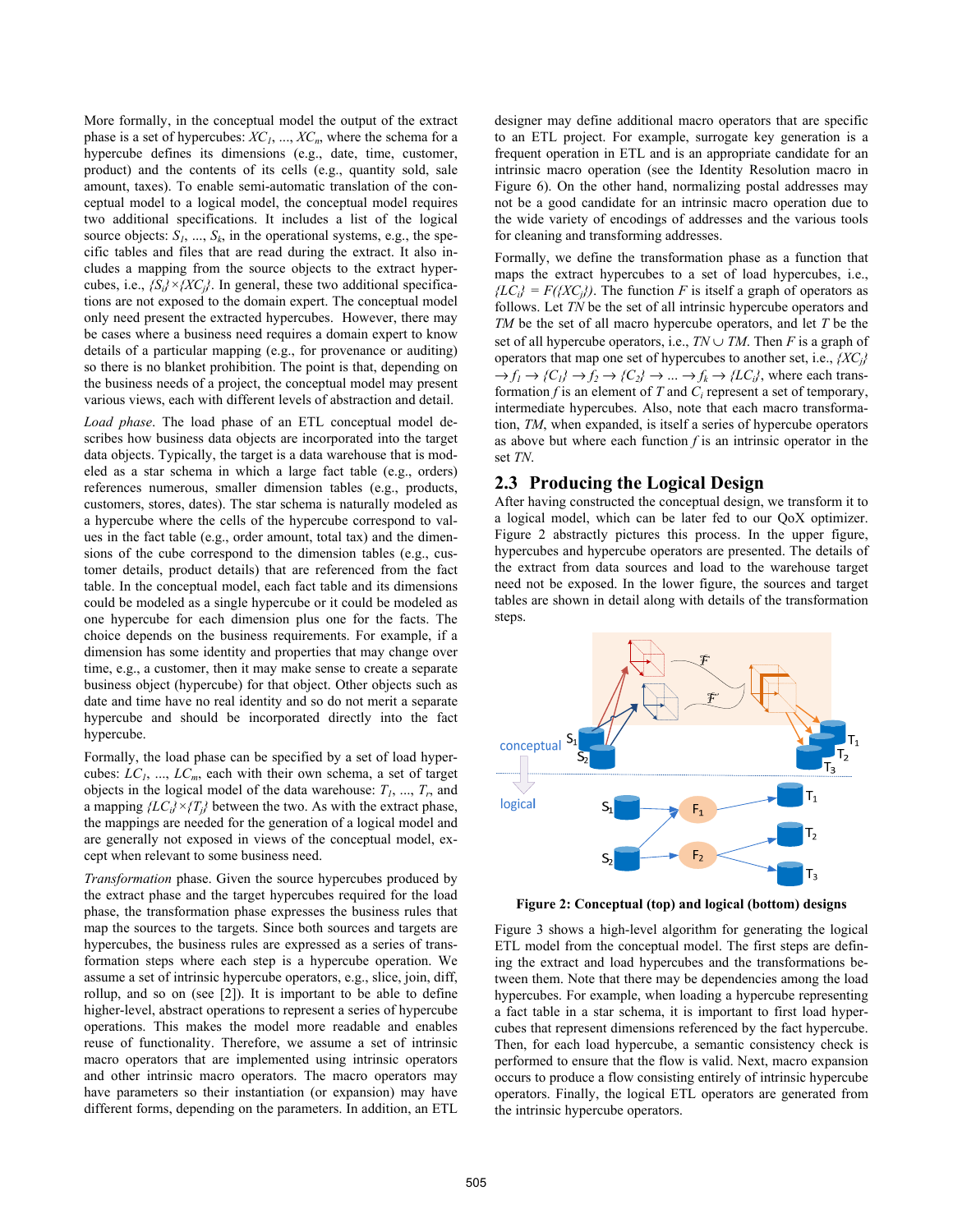

**Figure 3: Generating ETL logical flow from conceptual design** 

Next, instead of delving into a formal representation of the methodology, we demonstrate it through a series of indicative examples representing frequently used operations, we show how such operations can be modeled, and for a few of them (due to space constraints) we illustrate how they expand into detailed operations that correspond to logical level activities.

# **3. EXAMPLE CASES**

1

*Extract hypercube*. Consider the order-entry system of an on-line retail enterprise. We can assume that the operational systems will generate order details as well as updates to customer data and product data as customers and products come and go. From a business perspective, there are three or four business objects involved, customers, products, orders and order lineitems (individual products) corresponding to three or four source hypercubes<sup>1</sup>. It is a business decision if the order data should be viewed as one object (an orders cube with the lineitem details) or as two separate objects (one orders summary cube and one lineitems cube). In addition, consider the customer data. For efficiency, the operational system may store customer information in multiple, normalized tables. For example, the customer profile information may be stored separately from the primary customer table; e.g., customer profile information in one table, customer demographic information in another, customer address in another and customer identity in another. The details of the logical storage schema are

not relevant to the business user. In fact, including such details in the conceptual model makes it dependent such that changes to the source schemas require changes to the conceptual model. This is undesirable and violates the abstraction required at the conceptual level.

Consequently, the conceptual model presents customer information as a single hypercube regardless of the logical schema at the source. The conceptual model includes annotations that specify how that hypecube is created from the source objects; e.g., the relational algebra operations to join the customer and profile, tables, surrogate key generation (IdRes, as explained later), and so on. However, these annotations need not to be exposed to the business user and are only used in creating a logical model from the conceptual model. In addition, the annotations must specify attributes used to specify the subset of source data extracted (Figure 4). For example, a source hypercube may include a timestamp attribute and annotations for the extract phase should specify the timestamp range for each instance of running the extract flow; e.g., extract customer changes for the previous hour, the previous day, last week, and so on.



**Figure 4: Extract Hypercube** 

As another example, suppose the source system generates XML documents to represent order information where each document includes order summary and lineitem details. In addition, suppose the business requirements dictate separate hypercubes for order summary and details. In this case, the annotations would present the logical source object as an XML document and include the XSLT operators to extract the order summary information into one hypercube and the order detail information into the second hypercube.

*Transform* hypercube. The conceptual model for the transformation phase is expressed as a graph of hypercube operations and higher-level, macro operations. As a simple example, suppose a load hypercube presents product sales per week, i.e., the total sales for each product sold for each week. We assume the extract phase produces a hypercube with order detail information, either as a separate hypercube or combined with the order summary. In this case, the load hypercube can be expressed as a hypercube roll-up operation over the extract hypercube on the date (week) and product dimensions (product number) as shown in Figure 5.

*Identity* resolution. A frequent transformation for data warehouses is the generation of a surrogate key to represent each unique object in the warehouse (customer, order, product). The surrogate

<sup>1</sup> Note that mathematically, a single, large hypercube is sufficient for the extract phase, but this is not natural for a business view.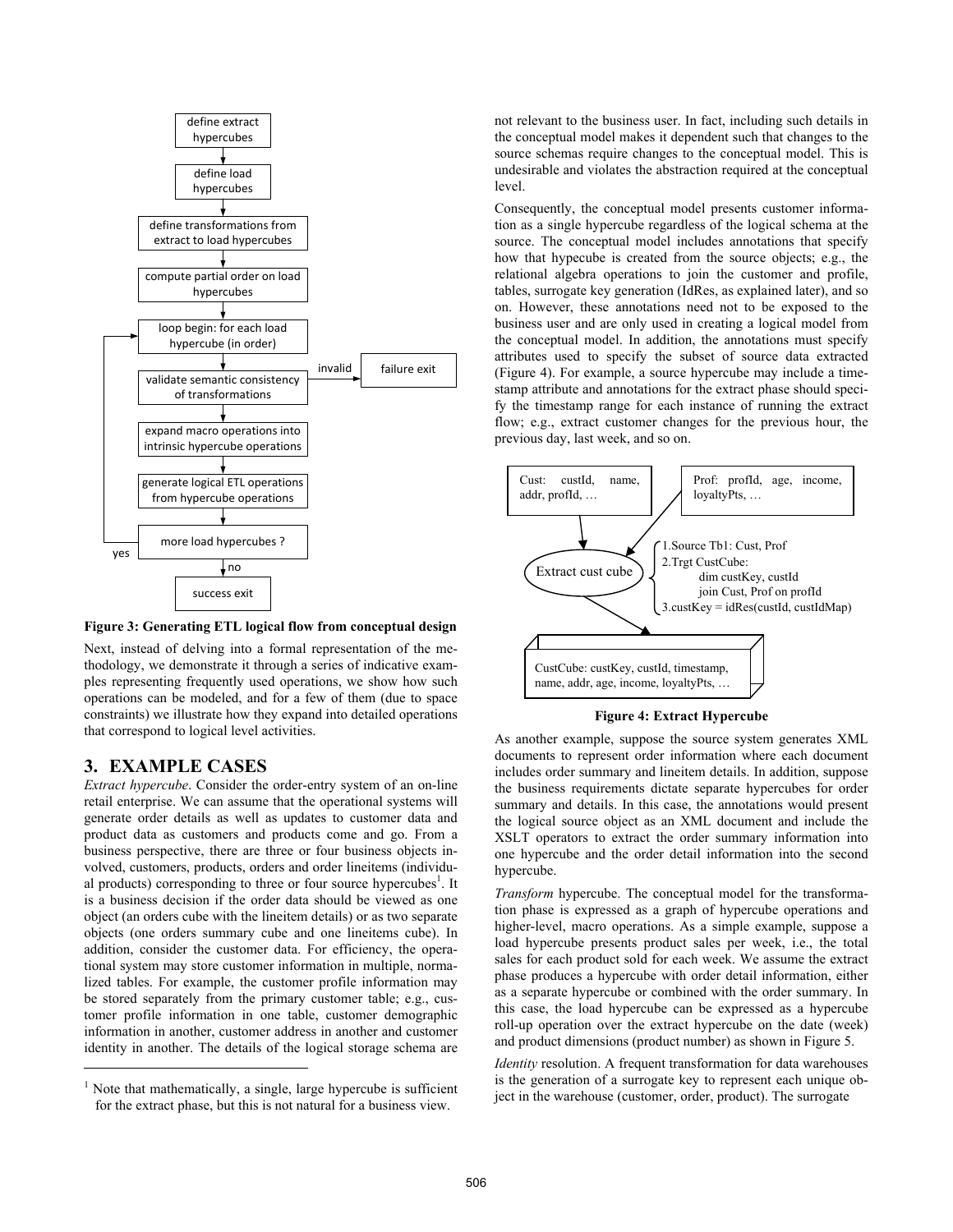

**Figure 5: Transform Hypercube** 

key replaces the natural object identifier from the source system; e.g., customer identifier, order number. This transformation step requires a mapping table to record the source object identifier and its corresponding surrogate key. If the object identifier does not exist in the mapping table, a new surrogate key is generated and an entry is added to the mapping table. Conceptually, this is a simple, one-step operation that is implemented by a hypercube macro method, which we refer to as Identity Resolution (Figure 6). The concept of identity resolution is meaningful at the business level but the details of checking and updating the mapping table are not relevant. When the logical model is generated, the macro will be expanded to hypercube operations that are then converted at the logical level to relational algebra and ETL operators so the appropriate mapping tables will be accessed and updated. Figure 6 shows the macro expressed as a series of intrinsic hypercube operations.

#### **IdRes (Cube, Id, Map)**

| // Assume Cube has an Id dimension<br>// Assume Map has one dimension, Id, and a cell value, "Key"                               |
|----------------------------------------------------------------------------------------------------------------------------------|
| $Ids = slice (Cube) on Id$<br>$Keys = join (Ids, Map) on Id$<br>NewIds = $diff$ (Ids, Keys) on Id                                |
| $\frac{1}{2}$ add an item to a cell (push), generate a new key (keyGen)<br>NewKeys = push ( $NewIds$ , Id, "Key") as keyGen (Id) |
| // update Map<br>$Map = outer join (Map, NewKeywords)$<br>// add Key to Cube<br>$Cube = join (Cube, Map) on Id$                  |

#### **Figure 6: Identity Resolution Macro (IdRes)**

*Banding*. As another example, a common task in data warehouses is banding, i.e., mapping a numeric value range to a symbolic value such as the value for age becomes child, teen, adult, senior or the value for income becomes low, middle, upper-middle, high. This can be expressed as a single join operation between the extract hypercube, say customers, and a banding hypercube that describes the mapping. Although the conceptual model could present banding as a hypercube join operation, as with surrogate key generation, it is more meaningful to define an intrinsic macro operation, banding, that takes as arguments, the extract hypercube and relevant value and the banding hypercube and banding



#### **Figure 7: Banding Macro**

dimension. The implementation of the banding macro in terms of intrinsic hypercube operations is shown in Figure 7.

*Create load hypercube*. Given banding and surrogate key generation as building blocks, one can envision how a more general matching operation could be implemented. For example, suppose the data warehouse records customer details in multiple objects; e.g., one warehouse dimension for customer identity, a second for customer demographics, and so on. Therefore, there would be two corresponding load hypercubes one for each warehouse dimension. Suppose the extract phase produces a single hypercube containing all the customer details. We have seen how the identity resolution macro can be used to obtain a surrogate key from the customer identifier. However, a more general matching operation is needed for customer demographics that would involve, for example, banding the customer age or income, searching the demographic dimension for a match, adding a new entry if none is found, and so on. The result would be a surrogate key for customer demographics added to the customer hypercube. Then, two load hypercubes would be populated by hypercube slice operations over the customer hypercube (see Figure 8).



#### **Figure 8: Creating Load Hypercubes**

*Load hypercube*. As a final example, data warehouse dimensions may be static or slowly changing. For example, days of the week and months of the year do not change. The list of states in the U.S. may change rarely while the list of cities may change occasionally. On the other hand, the list of products and/or customers may change with some regularity. For dimensions that change, it is a business decision if the warehouse should record details of the changes (the history of the object) or not. When a customer address changes, it may not be useful to track the previous addresses. If a product price changes, it may be important to track when the price change occurred and the previous price. There are several techniques for maintaining history for slowly changing dimensions (e.g., see [6]).